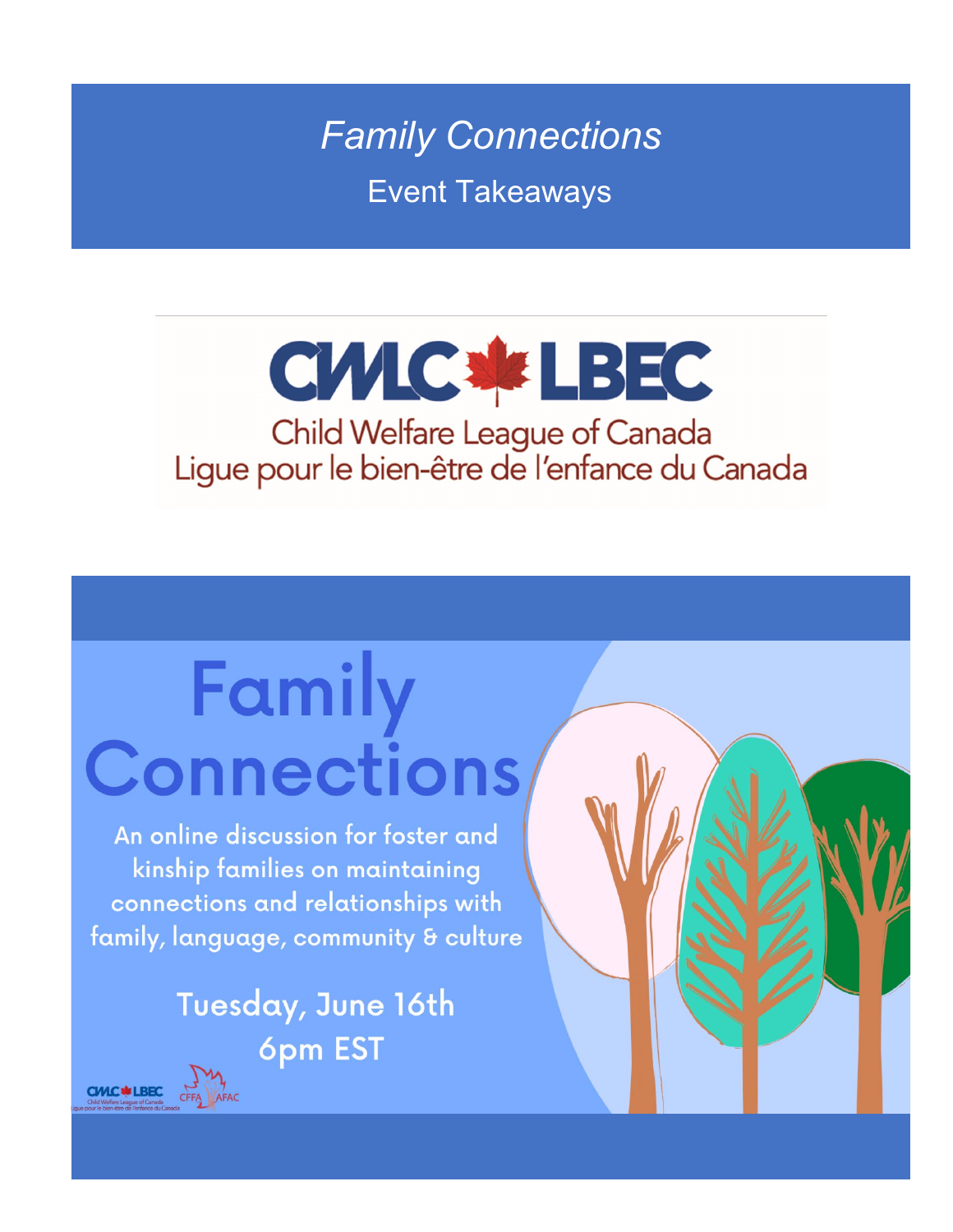On June 16th, 2020, in collaboration with the **Canadian Foster Families Association** and the **ALIGN Association of Community Services**, the Child Welfare League of Canada (CWLC) hosted a discussion on creative ways to protect, maintain and increase young people's connections to family, community, culture and language – both now and after the COVID-19 pandemic. Here are some of the key event takeaways:

- The last few months have been very difficult for children. We need to keep our **hearts open** to those who are in our care. Without that connection, the results can be so tragic - Beverly Keeshing-Soonias
- We need to think of alternative care as **co-parenting relationships**. We are not only caring for the child, but for the whole family. Everyone gives what they can, and each child is wrapped in a **secure environment** of loving adults who are focused on their best interest - Landy Anderson
- Caregivers can remind children who they belong to and let them know that they are not afraid of children loving their parents, their aunties and uncles. "Your heart is like a rubber band. There is **no limit** to how many people you can love." - Beverly Keeshig-Soonias
- Identity and cultural development is part of brain development. Culture is a developmental **need** and protects children and youth from isolation, suicide, and homelessness - Beverly Keeshig-Soonias
- We saw the impact of COVID-19 on family connections, as the system tightened, and access visits were **reduced or stopped**. This will be remembered and talked about for some time - Kenn Richard
- As families were **forced** to physically distance, the use of video increased. Keeping frequent contact is important, but we do not want to fool ourselves into thinking that virtual visits are as good as the real thing; children need the **sights, smell and spirit** - Kenn Richard